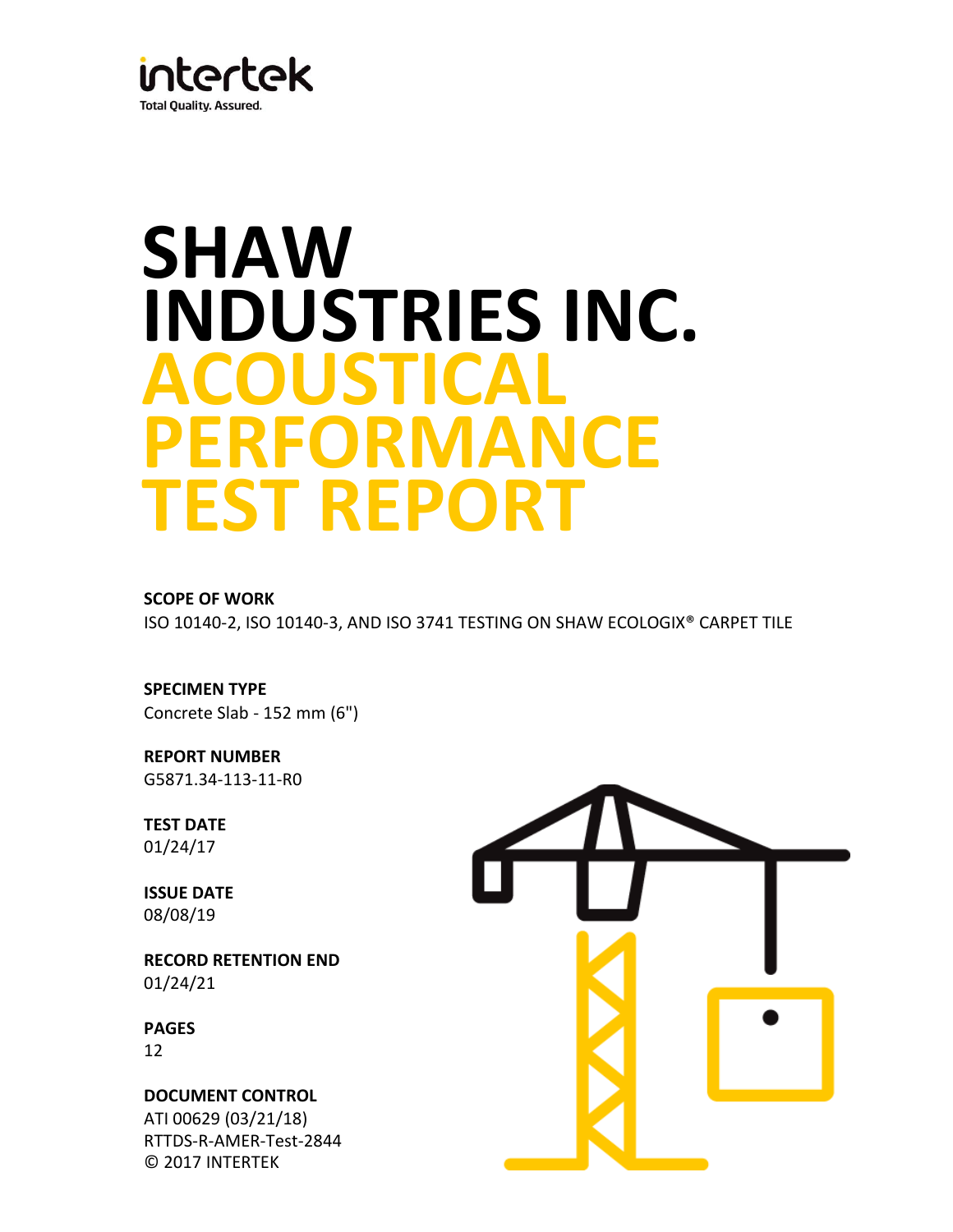

Telephone: 717-764-7700 Facsimile: 717-764-4129 www.intertek.com/building

#### **TEST REPORT FOR SHAW INDUSTRIES INC.**

Report No.: G5871.34-113-11-R0 Date: 08/08/19

### **REPORT ISSUED TO**

**SHAW INDUSTRIES INC.** 616 East Walnut Avenue Dalton, Georgia 30721

## **SECTION 1**

#### **SCOPE**

Intertek Building & Construction (B&C) was contracted by Shaw Industries Inc. to perform testing in accordance with ISO 10140-2, ISO 10140-3, and ISO 3741 on Shaw EcoLogix® Carpet Tile. Results obtained are tested values and were secured by using the designated test methods. Testing was conducted in the VT test chambers at Intertek B&C located in York, Pennsylvania. These test chambers satisfy the lab requirements specified in ISO 10140-5.

This report does not constitute certification of this product nor an opinion or endorsement by this laboratory.

#### **SECTION 2 SUMMARY OF TEST RESULTS**

| <b>DATA FILE NO.</b> | G5871.34                                                                                               |
|----------------------|--------------------------------------------------------------------------------------------------------|
| SERIES/MODEL:        | Shaw EcoLogix <sup>®</sup> Carpet Tile                                                                 |
| Rw                   | <b>51 dB</b><br>$C_{50-3,150} = -2$ dB $C_{50-5,000} = -1$ dB<br>$C_{100-5,000} = 0$ dB                |
|                      | $C_{\text{tr,}50-3,150}$ = -6 dB $C_{\text{tr,}50-5,000}$ = -6 dB<br>$C_{\text{tr},100-5,000} = -5$ dB |
| $L_{n,w}$            | 45 dB<br>$C_{1,50-2,500} = 0$ dB $C_{1,50-2,500} = 3$ dB                                               |
| $\Delta L_w$         | 33 dB                                                                                                  |
| L <sub>wA</sub>      | <b>73 dBA</b>                                                                                          |

| <b>COMPLETED BY:</b> | Daniel B. Mohler                                | <b>COMPLETED BY:</b> Jordan Strybos |                                     |
|----------------------|-------------------------------------------------|-------------------------------------|-------------------------------------|
|                      | Project Lead - Acoustical                       |                                     | Engineer, Team Lead -               |
| <b>TITLE:</b>        | <b>Testing</b>                                  | <b>TITLE:</b>                       | <b>Acoustical Testing</b>           |
| <b>SIGNATURE:</b>    | Var Molle<br>Digitally Signed by: Daniel Mohler | <b>SIGNATURE:</b>                   | Digitally Signed by: Jordan Strybos |
| <b>DATE:</b>         | 08/08/19                                        | <b>DATE:</b>                        | 08/08/19                            |

This report is for the exclusive use of Intertek's Client and is provided pursuant to the agreement between Intertek and its Client. Intertek's responsibility and liability are limited to the terms and conditions of the agreement. Intertek assumes no liability to any party, other than to the Client in accordance with the agreement, for any loss, expense or damage occasioned by the use of this report. Only the Client is authorized to permit copying or distribution of this report and then only in its entirety. Any use of the Intertek name or one of its marks for the sale or advertisement of ACCREDITED the tested material, product or service must first be approved in writing by Intertek. The observations and test Testing Laboratory results in this report are relevant only to the sample(s) tested. This report by itself does not imply that the material, product, or service is or has ever been under an Intertek certification program.

Page 2 of 12 RTTDS-R-AMER-Test-2844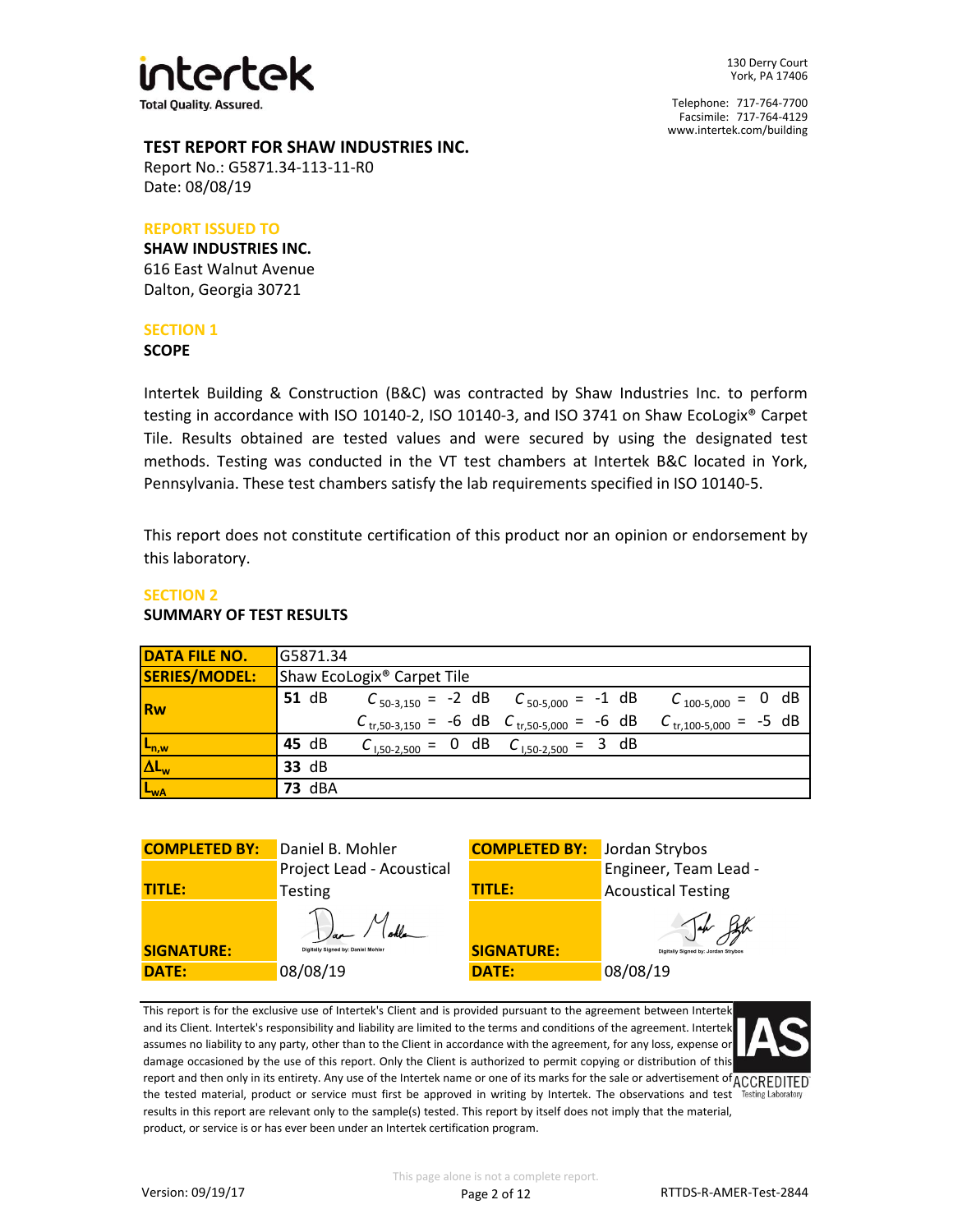

## **TEST REPORT FOR SHAW INDUSTRIES INC.**

Report No.: G5871.34-113-11-R0 Date: 08/08/19

## **SECTION 3 TEST METHODS**

The specimen was evaluated in accordance with the following:

**ISO 10140-2:2010(E)**, *Laboratory measurement of sound insulation of building elements - Measurement of airborne Sound insulation*

**ISO 717-1:1996(E)**, *Rating of sound insulation in buildings and of building elements - Airborne sound insulation*

**ISO 10140-3:2010(E)**, *Laboratory measurement of sound insulation of building elements - Measurement of impact sound insulation*

**ISO 717-2:2013(E)**, *Rating of sound insulation in buildings and of building elements - Impact sound insulation*

**ISO 3741:1999(E)**, *Determination of sound power levels of noise sources using sound pressure - Precision methods for reverberation rooms*

**ISO 10140-5:2010**, *Laboratory measurement of sound insulation of building elements - Requirements for test facilities and equipment*

## **SECTION 4**

#### **MATERIAL SOURCE/INSTALLATION**

The full test specimen was assembled into the testing frame on the day of testing by B&C. All materials provided by the client were installed on an existing B&C assembly (Concrete Slab - 152 mm (6")) utilizing B&C-supplied materials. The assembly was installed in a steel test frame which was installed into the opening between the source and receive rooms in the test chamber. The test frame was isolated from the structure with dense neoprene gasket.

The total weight of the floor/ceiling assembly was 4054.7 kg / 8938.6 lbs. B&C will store samples of the test specimen for four years. Photographs of the test specimen are included in the report. A drawing of the test specimen is included in the report.

B&C will service this report for the entire test record retention period. Test records, such as detailed drawings, datasheets, representative samples of test specimens, or other pertinent project documentation, will be retained by B&C for the entire test record retention period. The test record retention period ends four years after the test date.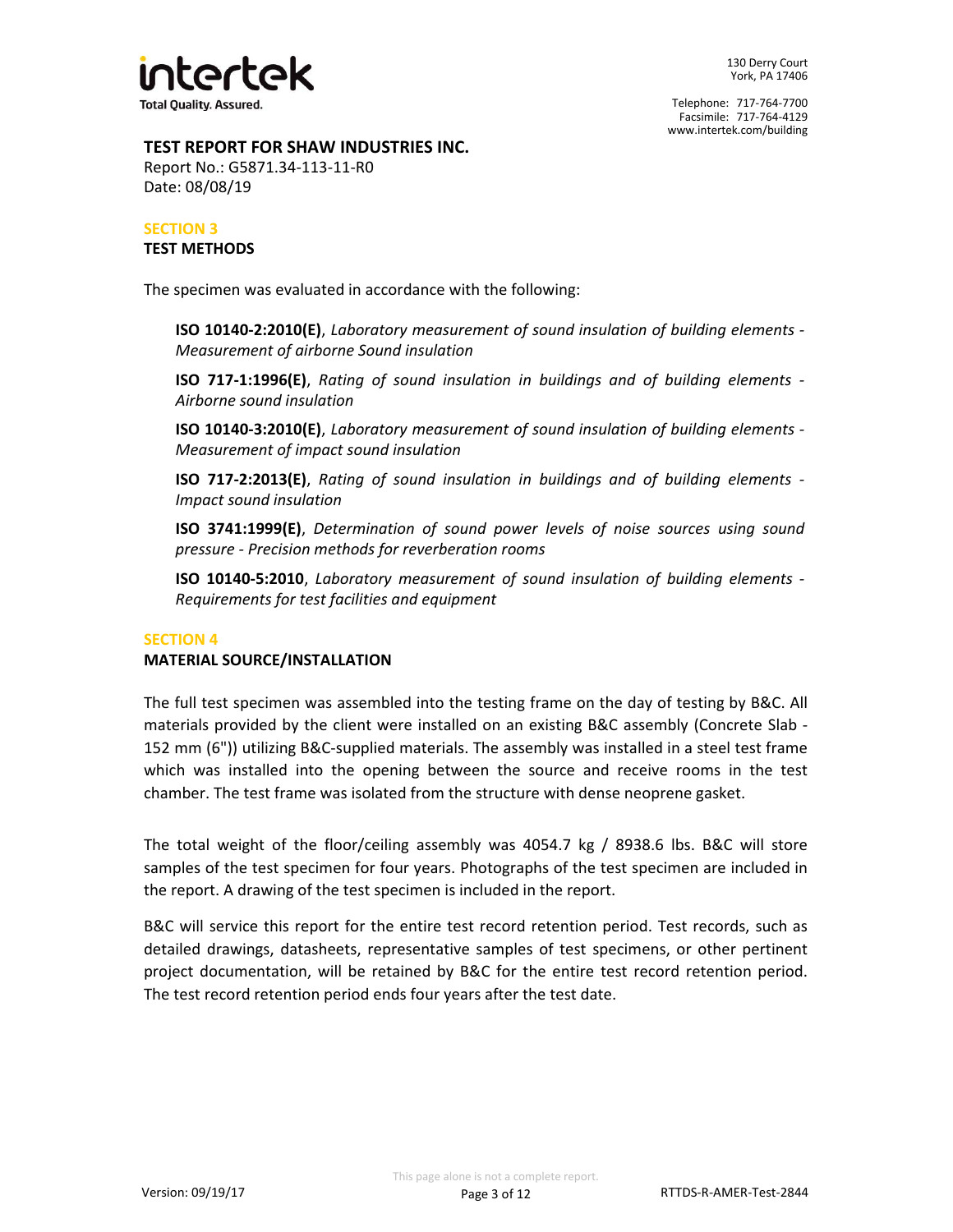

**Total Quality. Assured.** 

130 Derry Court York, PA 17406

Telephone: 717-764-7700 Facsimile: 717-764-4129 www.intertek.com/building

## **TEST REPORT FOR SHAW INDUSTRIES INC.**

Report No.: G5871.34-113-11-R0 Date: 08/08/19

#### **SECTION 5**

## **EQUIPMENT**

| <b>INSTRUMENT</b>                      | <b>MANUFACTURER</b>         | <b>MODEL</b>          | <b>DESCRIPTION</b>                      | <b>ASSET#</b>   | <b>CAL DATE</b> |        |
|----------------------------------------|-----------------------------|-----------------------|-----------------------------------------|-----------------|-----------------|--------|
| Data Acquisition Unit                  | National Instruments        | PXI-4462              | Data Acquisition Card                   | <b>INT00977</b> | 06/16           | $\ast$ |
| <b>Data Acquisition Unit</b>           | <b>National Instruments</b> | PXI-4462              | Data Acquisition Card                   | 65124           | 06/16           | $*$    |
| <b>Data Acquisition Unit</b>           | National Instruments        | PXI-4462              | Data Acquisition Card                   | 63763-1         | 06/16           | $\ast$ |
| Microphone Calibrator                  | <b>Norsonic</b>             | Nor1251               | <b>Acoustical Calibrator</b>            | INT00127        | 01/16           |        |
| Receive Room Microphone                | <b>PCB Piezotronics</b>     | 378B20                | Microphone and Preamplifier             | 63748           | 06/16           |        |
| Receive Room Microphone                | <b>PCB Piezotronics</b>     | 378B20                | Microphone and Preamplifier             | 63744           | 06/16           |        |
| Receive Room Microphone                | <b>PCB Piezotronics</b>     | 378B20                | Microphone and Preamplifier             | 63745           | 06/16           |        |
| Receive Room Microphone                | <b>PCB Piezotronics</b>     | 378B20                | Microphone and Preamplifier             | 65617           | 06/16           |        |
| Receive Room Microphone                | <b>PCB Piezotronics</b>     | 378B20                | Microphone and Preamplifier             | 63747           | 06/16           |        |
| Receive Room Environmental             | Comet                       | T7510                 | Temperature and Humidity                | 63810           | 10/16           |        |
| Indicator                              |                             |                       | Transmitter                             | 63811           | 10/16           |        |
| Source Room Microphone                 | <b>PCB Piezotronics</b>     | 378C20                | Microphone and Preamplifier             | 63738           | 05/16           |        |
| Source Room Microphone                 | <b>PCB Piezotronics</b>     | 378C20                | Microphone and Preamplifier             | 63739           | 05/16           |        |
| Source Room Microphone                 | <b>PCB Piezotronics</b>     | 378C20                | Microphone and Preamplifier             | 63740           | 05/16           |        |
| Source Room Microphone                 | <b>PCB Piezotronics</b>     | 378C20                | Microphone and Preamplifier             | 63742           | 05/16           |        |
| Source Room Microphone                 | <b>PCB Electronics</b>      | 378B20                | Microphone and Preamplifier             | 63741           | 05/16           |        |
| Source Room Environmental<br>Indicator | Comet                       | T7510                 | Temperature and Humidity<br>Transmitter | 63812           | 11/16           |        |
| <b>Tapping Machine</b>                 | Look Line s.r.l.            | <b>EM50</b><br>(TM50) | <b>Tapping Machine</b>                  | 65351           | 02/16           |        |

\* The calibration frequency for this equipment is every two years per the manufacturer's recommendation.

Calibration frequency for all other equipment is once a year per the manufacturers' recommendations.

| <b>IVT RECEIVE ROOM VOLUME</b> | $158.86 \text{ m}^3$ (5610.1 ft <sup>3</sup> ) |
|--------------------------------|------------------------------------------------|
| <b>IVT SOURCE ROOM VOLUME</b>  | $190 \text{ m}^3$ (6709.79 ft <sup>3</sup> )   |

#### **SECTION 6**

**LIST OF OFFICIAL OBSERVERS**

| <b>NAME</b>      | <b>COMPANY</b> |
|------------------|----------------|
| Daniel B. Mohler | Intertek B&C   |
| Jordan Strybos   | Intertek B&C   |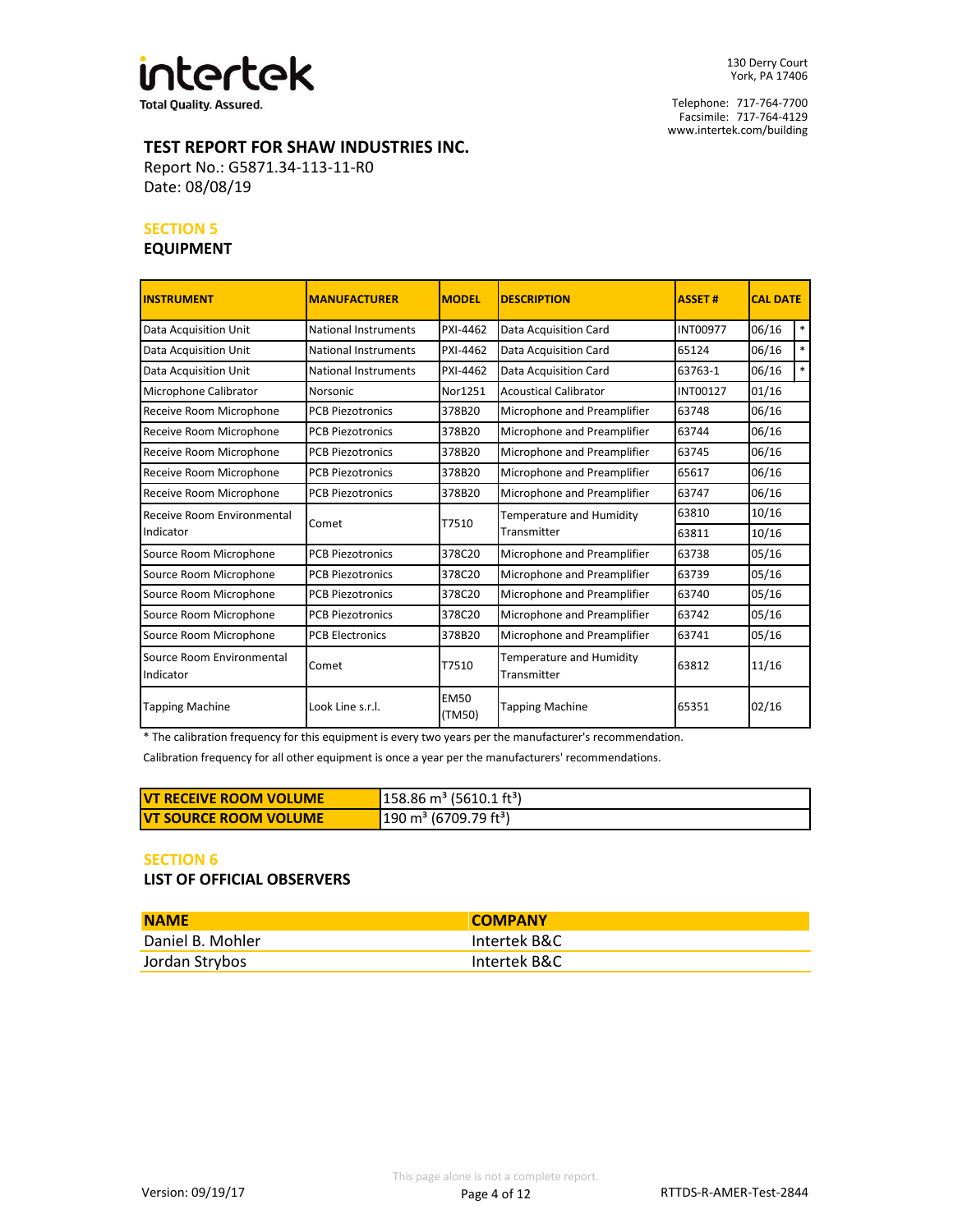

#### **TEST REPORT FOR SHAW INDUSTRIES INC.**

Report No.: G5871.34-113-11-R0 Date: 08/08/19

#### **SECTION 7 TEST PROCEDURE**

The microphones were calibrated before conducting the tests. The air temperature and relative humidity conditions were monitored and recorded during all measurements. The average temperature and humidity of both the source and received rooms are listed in Sections 10 and 11.

The airborne sound insulation test was conducted in accordance with the ISO 10140-2 test method. Two background noise sound pressure level and five sound absorption measurements were conducted at each of five microphone positions. Two sound pressure level measurements were made simultaneously in both rooms, at each of five microphone positions.

The impact sound insulation test was conducted in accordance with the ISO 10140-3 test method. Two background noise sound pressure level, two sound pressure level measurements with the tapping machine operating at each position specified by ISO 10140-3, and five sound absorption measurements were conducted at each of five microphone positions. The tapping machine positions were random in accordance with the requirements of ISO 10140-3.

The source room sound power level data was collected per ISO 3741 during the tapping machine measurements for the impact sound insulation test. All data was analyzed per ISO 3741.

Detailed test procedures, data for flanking limit tests, repeatability measurements, and reference specimen tests are available upon request.

#### **SECTION 8 TEST CALCULATIONS**

The Rw (Sound Reduction Index), Ln,w (Impact Sound Insulation), and ΔLw (Improvement of Impact Sound Insulation) ratings were calculated in accordance with ISO 717-1 and ISO 717-2, respectively. The LwA (source room sound power level) was calculated in accordance with ISO 3741.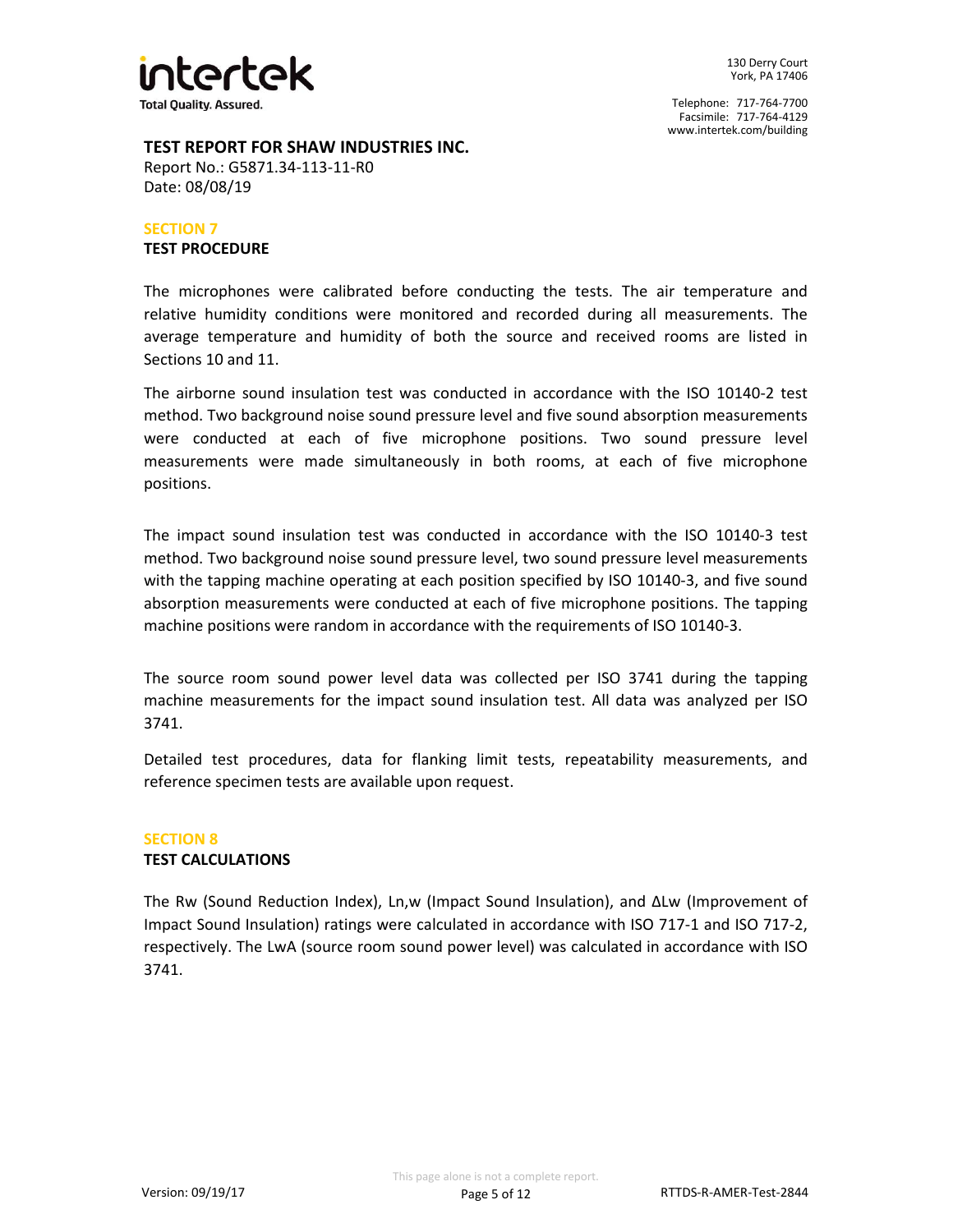

Telephone: 717-764-7700 Facsimile: 717-764-4129 www.intertek.com/building

## **TEST REPORT FOR SHAW INDUSTRIES INC.**

Report No.: G5871.34-113-11-R0 Date: 08/08/19

#### **SECTION 9**

## **TEST SPECIMEN DESCRIPTION**

| <b>MATERIAL</b> | <b>Dimensions</b><br>(mm/inch)                                                                                                                                                                                                                                                                                        | <b>Thickness</b><br>(mm/inch) | <b>IMANUFACTURER AND</b><br><b>SERIES</b> | <b>QUANTITY</b>                               | <b>AVERAGE</b><br><b>WEIGHT</b>                  |  |  |
|-----------------|-----------------------------------------------------------------------------------------------------------------------------------------------------------------------------------------------------------------------------------------------------------------------------------------------------------------------|-------------------------------|-------------------------------------------|-----------------------------------------------|--------------------------------------------------|--|--|
|                 | 609.6 by 609.6<br>24 by 24                                                                                                                                                                                                                                                                                            | 8/0.31                        | Shaw EcoLogix <sup>®</sup>                | $10.98 \text{ m}^2$<br>118.19 ft <sup>2</sup> | 3.1 $\text{kg/m}^2$<br>$0.63$ lb/ft <sup>2</sup> |  |  |
| Carpet Tile     | Note: A sheet of 2 mil polyethylene plastic was adhered to the floor slab with 3M Super 77 spray<br>adhesive. The floor topping was adhered to the sheeting with Shaw 5000 adhesive, which was<br>spread using a 9.53 mm (3/8") medium nap roller. Adhesive was allowed to cure per<br>manufacturer's specifications. |                               |                                           |                                               |                                                  |  |  |
| Concrete Slab   | 3023 by 3632<br>119 by 143                                                                                                                                                                                                                                                                                            | 152.4/6                       | N/A                                       | $10.98 \text{ m}^2$<br>118.19 $ft^2$          | 366.18 kg/m <sup>2</sup><br>75 $lb/ft^2$         |  |  |
|                 | Note: The concrete slab was installed in a test frame flush to the source room.                                                                                                                                                                                                                                       |                               |                                           |                                               |                                                  |  |  |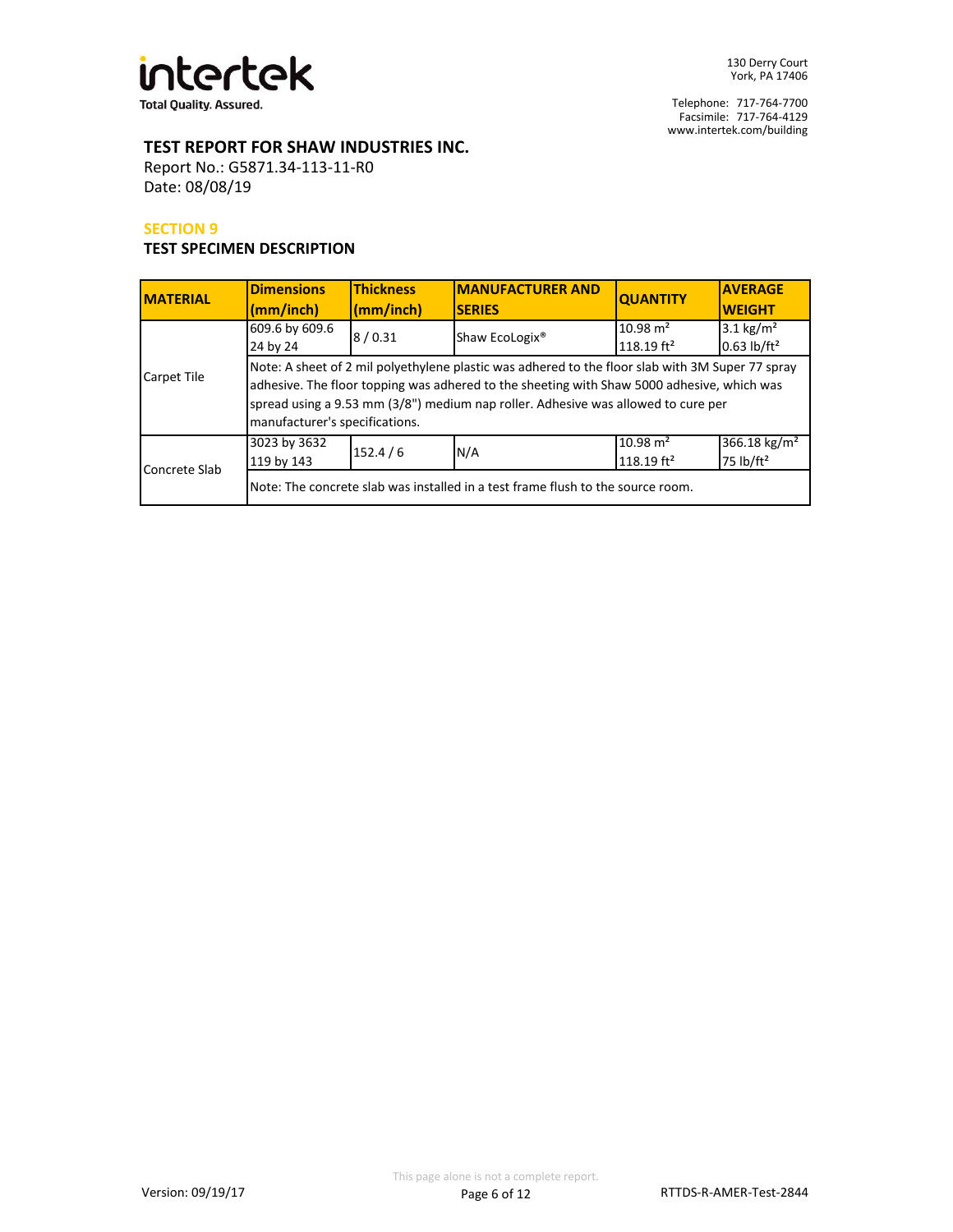

## **TEST REPORT FOR SHAW INDUSTRIES INC.**

Report No.: G5871.34-113-11-R0 Date: 08/08/19

## **SECTION 10**

#### **TEST RESULTS - SOUND REDUCTION INDEX (IN ACCORDANCE WITH ISO 10140-2)**

| <b>TEST DATE</b>     | 01/24/17             |                                                                      |     |                              |               |  |
|----------------------|----------------------|----------------------------------------------------------------------|-----|------------------------------|---------------|--|
| <b>DATA FILE NO.</b> | G5871.34             |                                                                      |     |                              |               |  |
| <b>CLIENT</b>        | Shaw Industries Inc. |                                                                      |     |                              |               |  |
| <b>DESCRIPTION</b>   |                      | 8 mm (0.31") Shaw EcoLogix® Carpet Tile, 152.4 mm (6") Concrete Slab |     |                              |               |  |
| <b>SPECIMEN AREA</b> | $10.98 \text{ m}^2$  | <b>Receive Temp.</b>                                                 |     | 20.1°C (68.2°F) Source Temp. | 19.4°C (67°F) |  |
| <b>TECHNICIAN</b>    | <b>DBM</b>           | <b>Receive Humidity</b>                                              | 59% | <b>Source Humidity</b>       | 59%           |  |



| Rating in accordance with ISO 717-1:                                                       |  |                                                                                   |                                           |  |  |
|--------------------------------------------------------------------------------------------|--|-----------------------------------------------------------------------------------|-------------------------------------------|--|--|
| $R_w(C; C_w) = 51$ dB $C_{50-3.150} = -2$ dB $C_{50-5.000} = -1$ dB $C_{100-5.000} = 0$ dB |  |                                                                                   |                                           |  |  |
| Evaluation based on laboratory measurement results obtained by an engineering method:      |  |                                                                                   |                                           |  |  |
|                                                                                            |  | $C_{\text{tr,}50-3,150} = -6 \text{ dB}$ $C_{\text{tr,}50-5,000} = -6 \text{ dB}$ | $C_{\text{tr},100-5,000} = -5 \text{ dB}$ |  |  |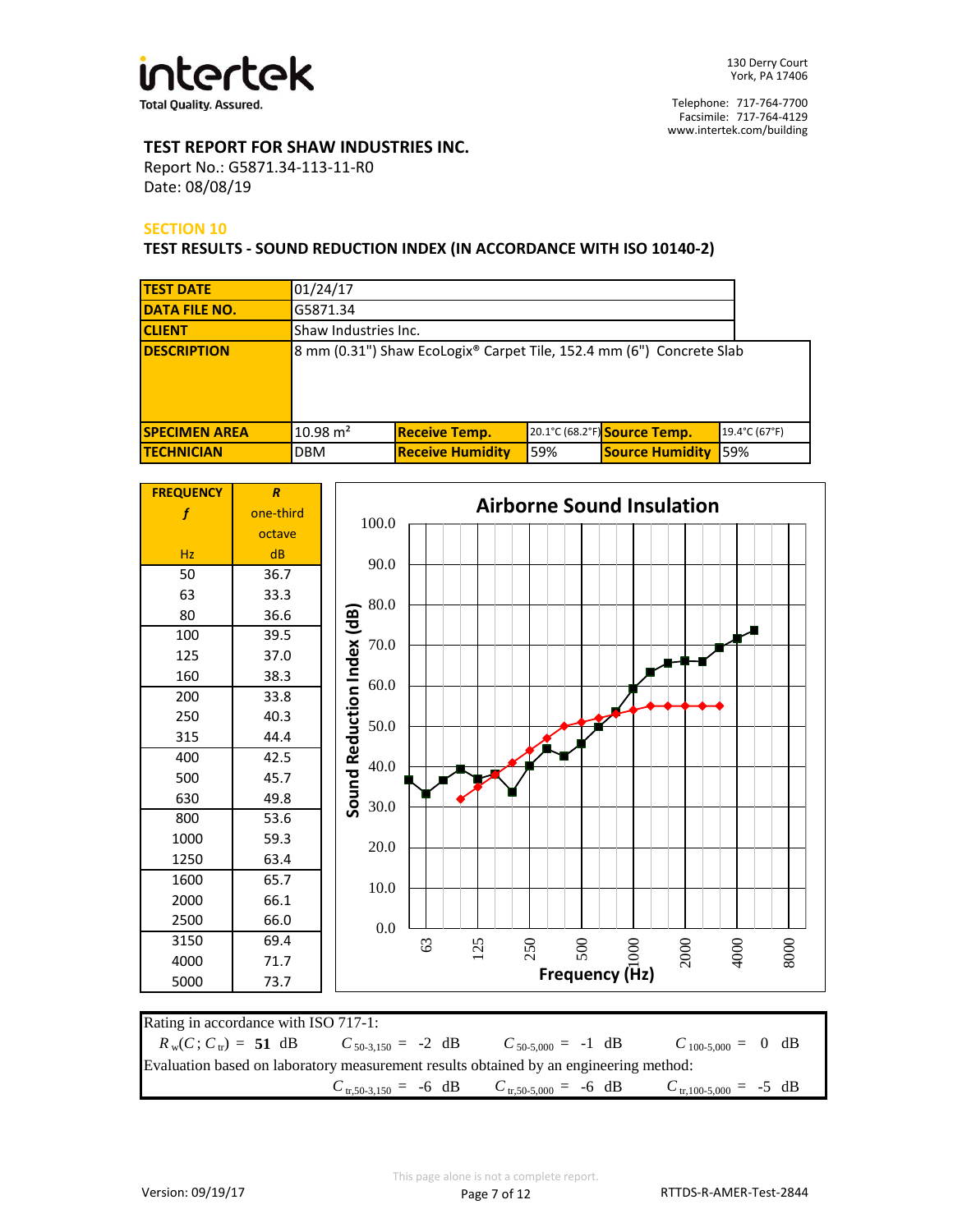

## **TEST REPORT FOR SHAW INDUSTRIES INC.**

Report No.: G5871.34-113-11-R0 Date: 08/08/19

## **SECTION 11**

#### **TEST RESULTS - NORMALIZED IMPACT SPL (IN ACCORDANCE WITH ISO 10140-3)**

| <b>TEST DATE</b>     | 01/24/17             |                                                                      |     |                              |               |  |
|----------------------|----------------------|----------------------------------------------------------------------|-----|------------------------------|---------------|--|
| <b>DATA FILE NO.</b> | G5871.34             |                                                                      |     |                              |               |  |
| <b>CLIENT</b>        | Shaw Industries Inc. |                                                                      |     |                              |               |  |
| <b>DESCRIPTION</b>   |                      | 8 mm (0.31") Shaw EcoLogix® Carpet Tile, 152.4 mm (6") Concrete Slab |     |                              |               |  |
| <b>SPECIMEN AREA</b> | $10.98 \text{ m}^2$  | <b>Receive Temp.</b>                                                 |     | 20.1°C (68.2°F) Source Temp. | 19.4°C (67°F) |  |
| <b>ITECHNICIAN</b>   | <b>DBM</b>           | <b>Receive Humidity</b>                                              | 59% | <b>Source Humidity</b>       | 59%           |  |



 $L_{\text{n,w}}(C_1) = 45$  ( 0 ) dB  $C_{1,50-2,500} =$ Rating in accordance with ISO 717-2:  $C_{1,50-2,500} = 3$  dB  $\Delta L_w = 33$  dB

Evaluation based on laboratory measurement results obtained by an engineering method.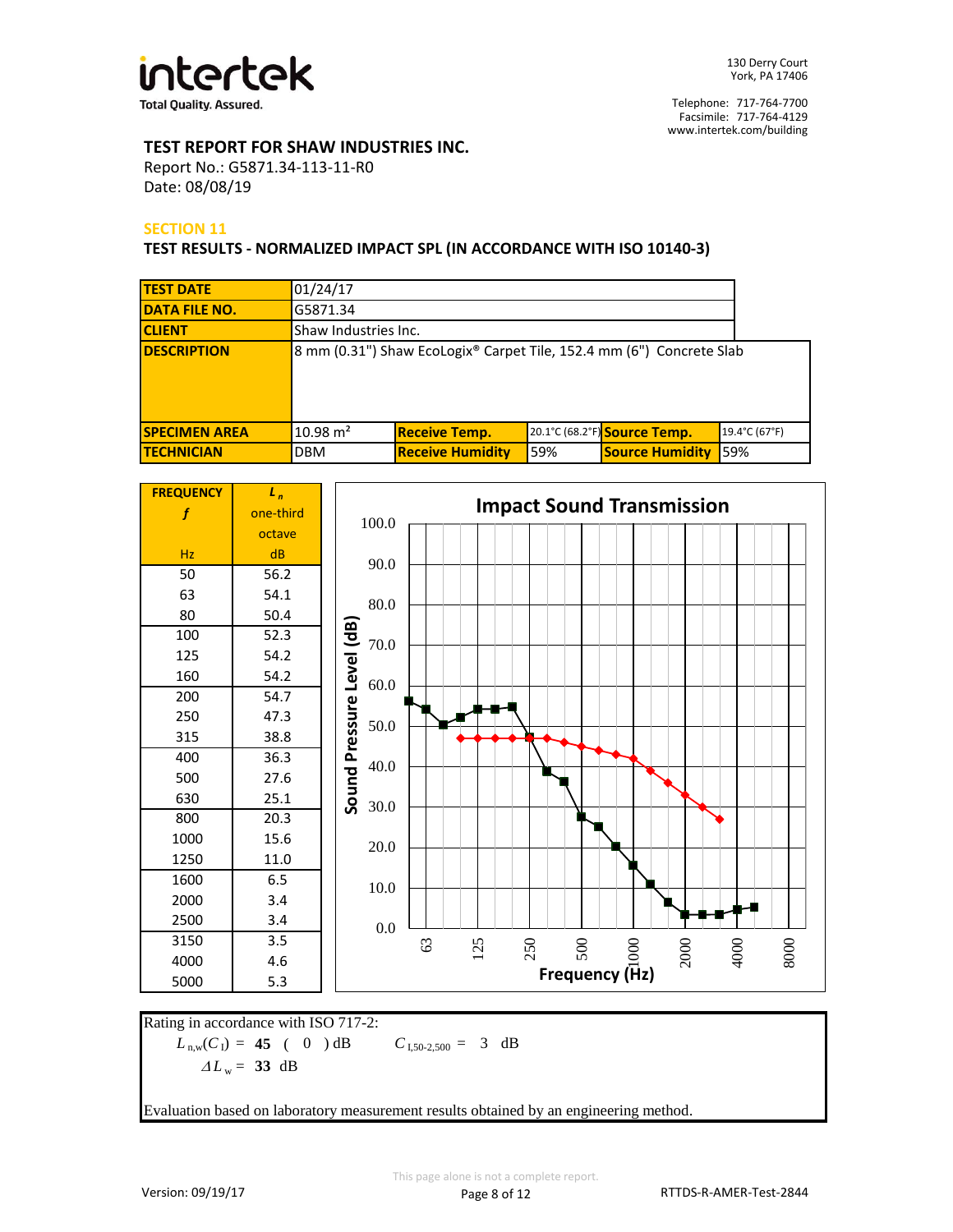

## **TEST REPORT FOR SHAW INDUSTRIES INC.**

Report No.: G5871.34-113-11-R0 Date: 08/08/19

## **SECTION 12**

**TEST RESULTS - SOURCE ROOM SOUND POWER LEVEL (IN ACCORDANCE WITH ISO 3741)**

| <b>TEST DATE</b>     | 01/24/17             |                                                                      |     |                              |               |
|----------------------|----------------------|----------------------------------------------------------------------|-----|------------------------------|---------------|
| <b>DATA FILE NO.</b> | G5871.34             |                                                                      |     |                              |               |
| <b>CLIENT</b>        | Shaw Industries Inc. |                                                                      |     |                              |               |
| <b>DESCRIPTION</b>   |                      | 8 mm (0.31") Shaw EcoLogix® Carpet Tile, 152.4 mm (6") Concrete Slab |     |                              |               |
| <b>SPECIMEN AREA</b> | $10.98 \text{ m}^2$  | <b>Receive Temp.</b>                                                 |     | 20.1°C (68.2°F) Source Temp. | 19.4°C (67°F) |
| <b>TECHNICIAN</b>    | <b>DBM</b>           | <b>Receive Humidity</b>                                              | 59% | <b>Source Humidity</b>       | 59%           |

| <b>FREQUENCY</b> | $\mathsf{L}_w$ |                                                         |  |
|------------------|----------------|---------------------------------------------------------|--|
| f                | one-third      | <b>Source Room Sound Power Levels</b><br>100.0          |  |
|                  | octave         |                                                         |  |
| Hz               | dB             | 90.0                                                    |  |
| 50               | 77.3           |                                                         |  |
| 63               | 67.8           | 80.0                                                    |  |
| 80               | 65.9           |                                                         |  |
| 100              | 66.5           | $70.0\,$                                                |  |
| 125              | 64.6           |                                                         |  |
| 160              | 67.6           | Level (dB)<br>$60.0\,$                                  |  |
| 200              | 68.5           |                                                         |  |
| 250              | 72.4           | Power<br>50.0                                           |  |
| 315              | 74.3           |                                                         |  |
| 400              | 66.3           | 40.0                                                    |  |
| 500              | 64.9           |                                                         |  |
| 630              | 65.5           | Sound<br>30.0                                           |  |
| 800              | 63.5           |                                                         |  |
| 1000             | 60.6           | 20.0                                                    |  |
| 1250             | 57.8           |                                                         |  |
| 1600             | 55.8           | 10.0                                                    |  |
| 2000             | 52.0           |                                                         |  |
| 2500             | 52.1           | $0.0\,$                                                 |  |
| 3150             | 50.0           | 250<br>63<br>125                                        |  |
| 4000             | 47.9           | 2000<br>4000<br>8000<br>$\frac{2}{3}$<br>Frequency (Hz) |  |
| 5000             | 47.1           |                                                         |  |

A-weighted sound power level in accordance with ISO 3741 (Annex F):

 $L_{\text{wA}} = 73 \text{ dB(A)}$ 

Evaluation based on the precision method for reverberation rooms.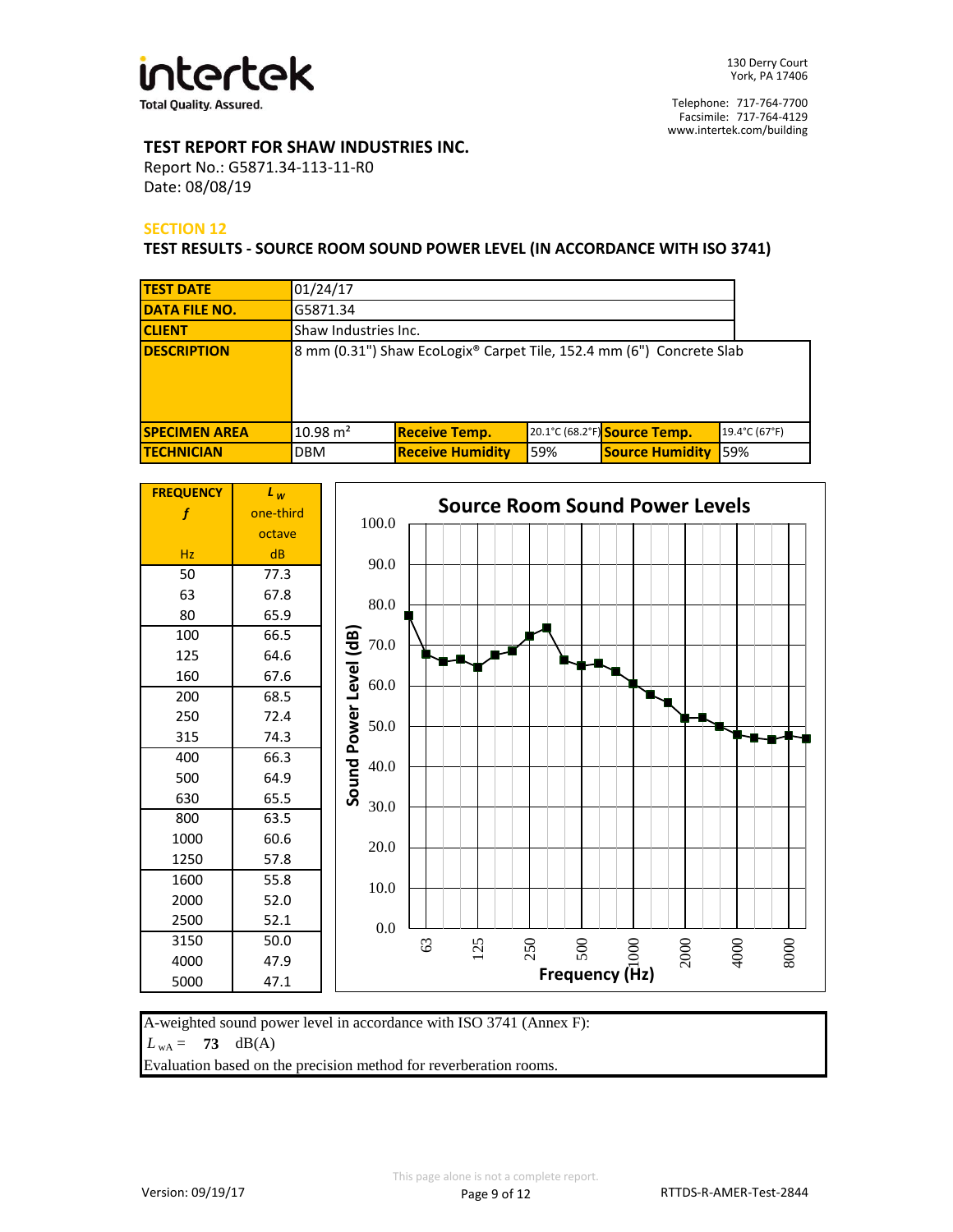

Telephone: 717-764-7700 Facsimile: 717-764-4129 www.intertek.com/building

## **TEST REPORT FOR SHAW INDUSTRIES INC.**

Report No.: G5871.34-113-11-R0 Date: 08/08/19

# **SECTION 13**

**PHOTOGRAPHS**



**Photo No. 1 Source Room View of Test Specimen Installation**



**Photo No. 2 Receive Room View of Test Specimen Installation**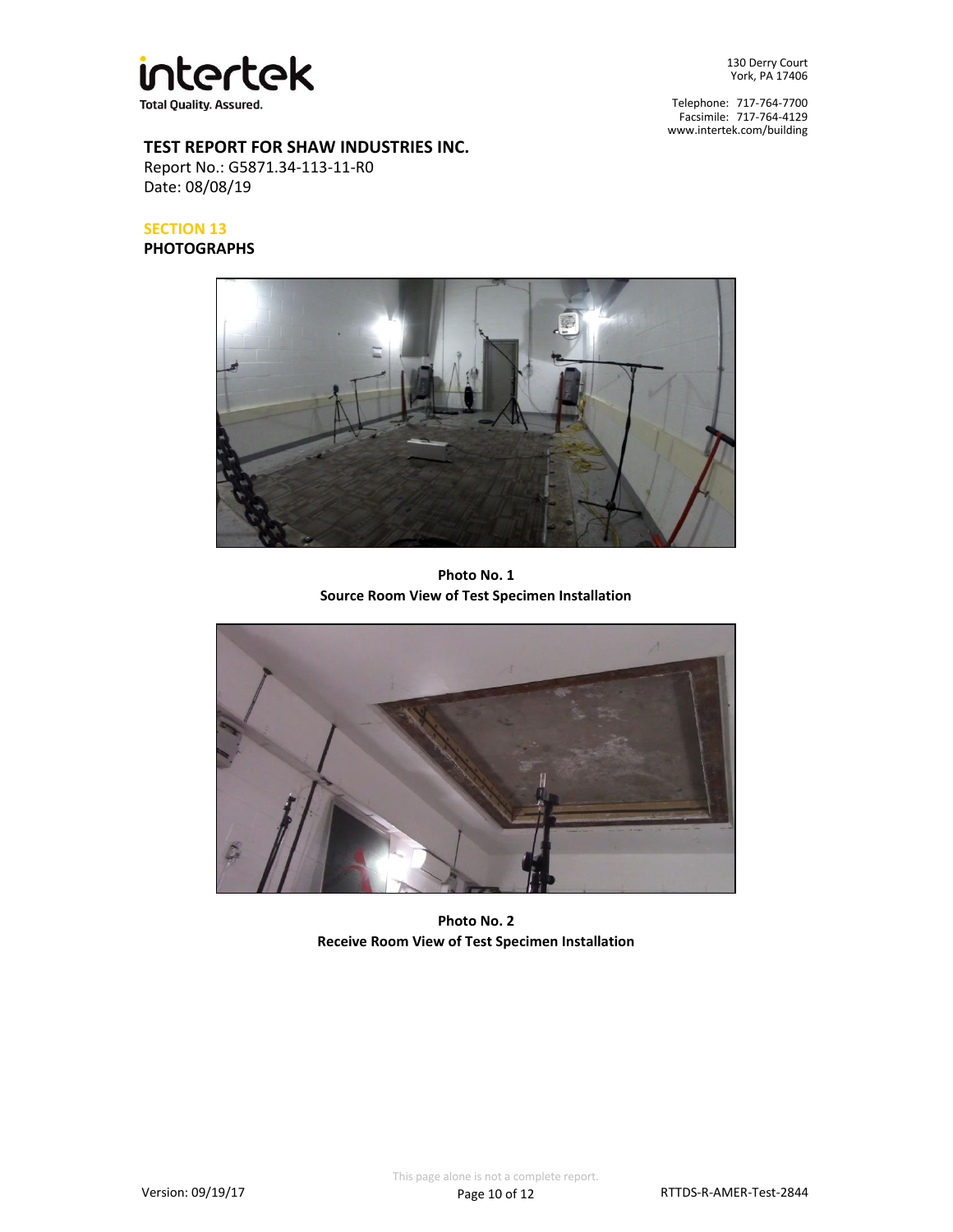

Telephone: 717-764-7700 Facsimile: 717-764-4129 www.intertek.com/building

## **TEST REPORT FOR SHAW INDUSTRIES INC.**

Report No.: G5871.34-113-11-R0 Date: 08/08/19

**SECTION 14**

## **DRAWING**



1-Floor Topping 2-Concrete Slab